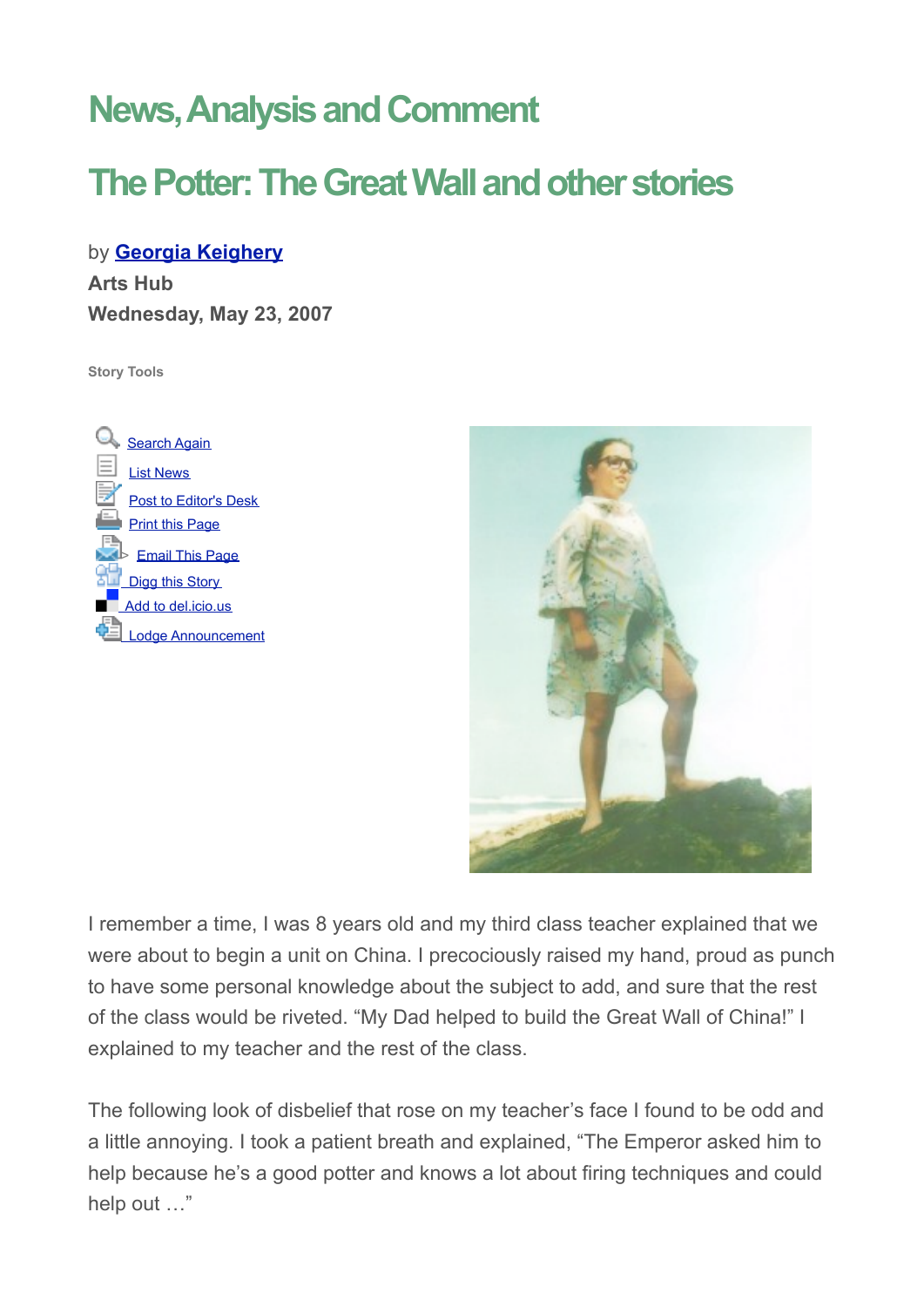My dismay at my teacher's lack of excitement, indeed her timid disbelief was rising so I went on, to help the obviously inane woman overcome her awed silence. "The Emperor was so impressed with Dad's glaze work on the bricks that he gave Dad a beautiful silk dress with gold thread through it, and Dad bought it home, and took the thread out and bought our house!"

My teacher paused and smiled then asked, "Are you sure about that? You might want to ask your Dad again" … "Of course I'm sure, how else would we have bought our house? He's an artist. He showed me the dress." To answer her persistently disbelieving face I added, "He had the gold thread replaced with yellow once he'd bought the house – his friend is a weaver!"

To paint a backdrop for you, it was 1987 and my house swelled with the debate of the time: Art versus Craft. My father, a ceramicist and university teacher/lecturer in the field, has been president of both Crafts Council of Australia and the National Association of the Visual Arts … or, as he likes to put it, he "makes pots". My mother, a passionate arts administrator, a pioneer in her field, helped to define the nature of modern arts management and CCD practices.

And myself; the first time I got drunk it was at a gallery opening sneaking wines in the corner unbeknownst to my parents. I'm sure many kids have similar stories, but my knowledge of my father's work, his professional world, his medium were all part of my detailed understanding of the world before I could spell properly. Creative expression was highly valued, both in terms of refining my ability to engage with other people's work, and in terms of the development and layering of the expression of my own.

When faced with the question of what life was like growing up with an artist father I have to say I found myself shuffling my feet a little as I pondered the answer. Was my childhood colourful? Most definitely. Eccentric? Undoubtedly. Playful? Absolutely. But when I trace what my father taught me I hit a challenge – his teachings don't seem to protrude as they might if I had memories of Dad demonstrating how to change the oil in a car, or deal with my tax return, or showing me how to build a dog house.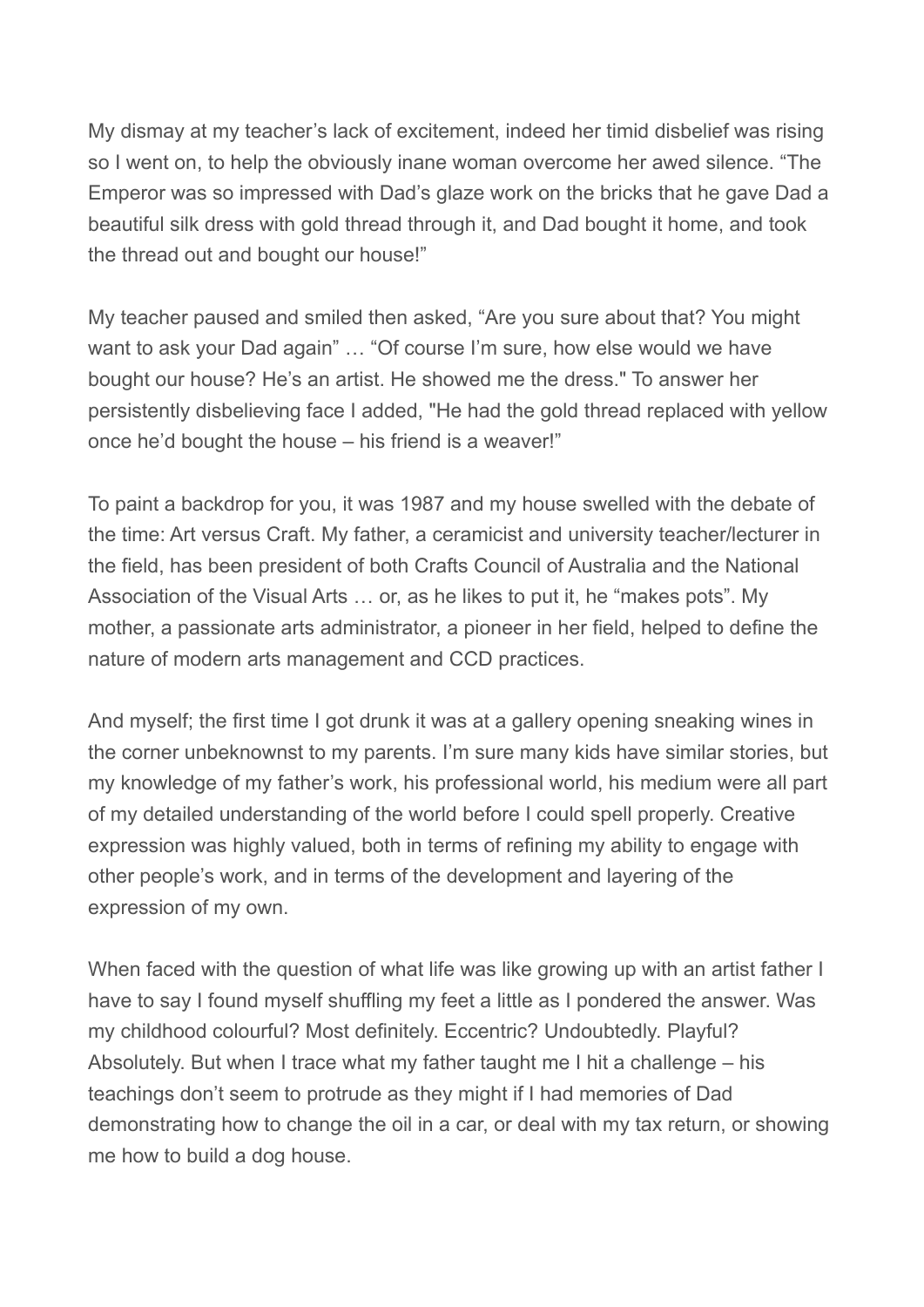The things he showed me were more subtly instructive than that, and like a true teacher he revealed these things to me without telling me, or demonstrating in a "how to" fashion, but through a series of questions. He revealed ways of seeing, methods of investigation, the intrigue of observation, and he did this by asking questions like, what do you think this means? Why do you think that? What do you see happening here? And while his cryptic questions in answer to my questions annoyed me as a teenager, they echo through me now, and seem to gather ever more ripples of meaning the older I get.

I remember returning from a party a little tipsy and very annoyed over some teen crush gone horribly wrong around the age of 17. I minced into the lounge room, hand on hip, and wryly queried my father "Oh god Dad, when do boys just grow up?". He looked up from his book and gave me a dry smile as he said, "12 darling. What answer are you expecting here? Boys are grown up at 12!"

I remember scoffing at my father and thinking I should have known he'd defend his own sex. It took me another 5 years to understand that in fact he wasn't, he was telling me that men finish maturing at 12 … However, he also knew I wouldn't understand what he was saying until I grew up.

When I confronted my Dad as an eight year old about the validity of his Great Wall story I remember I asked him whether or not it was true, and he laughed and said "It's a great story darling, and I really enjoyed telling it". In my childhood the value of a good story was never underestimated. I've grown up with an implicit understanding of the fact that there is usually more truth to be found in a good story than there is in the facts.

I was given the tools to appreciate how every view of the world is different, made up from the layers of memory and experience that have created a person's life. Looking at the world like a work of art: why has this artist used this medium? What does a ceramic sculpture, or an oil painting, or an installation do to you as a viewer that another medium might not? What treatment has been used on the surface and why has the artist chosen that finish?

I do remember becoming a little bogged down by all the ways I could explore an artist's work, and I asked dad how I knew I was reading it right, how I knew that